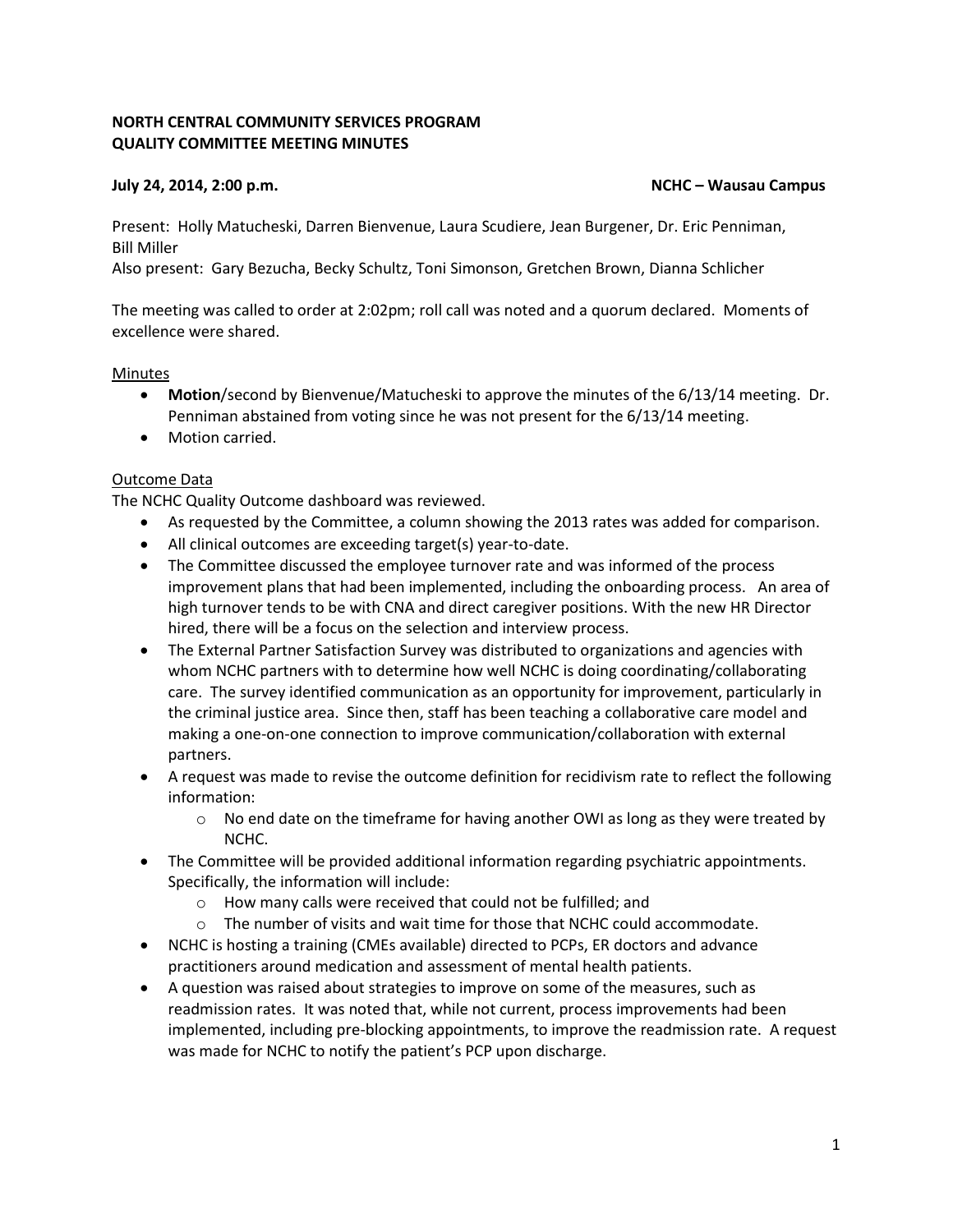# Program-Specific Outcome Data

The outcome data for all programs was reviewed.

- A question was raised regarding the direct cost/unit in BHS. It was noted that, with the implementation of the medical health record, there was a revenue lag in the program. The Committee should see a significant revenue pick-up in June.
- The Committee recognized an increase in human resources in the year-to-date (YTD) internal customer satisfaction score from 4% to 28%. The score for the quarter was 55%. There are significant steps being taken in HR and it is anticipated other measures will increase as well as improvements are implemented.
- A suggestion was made to implement a mentorship program for all positions as a means to decrease employee turnover. Currently, there is a mentorship program in place for CNA's.
- **Motion**/second by Penniman/2<sup>nd</sup> Bienvenue to accept the NCHC Overall and Program-Specific Outcome Data as presented.
- Motion carried.

# **Safety**

The Committee reviewed patient/client/resident and employee adverse event data.

- No trends were identified.
- Overall, adverse events have declined. This decline can be attributed to process improvements:
	- o Organization-wide reminders to perform hand hygiene.
	- o Training around transfers and lifts in long-term care and residential homes.
	- o Overall culture of safety awareness training.
- The Committee requested presenting one (1) graph/page and a change in colors to make them easier to read.
- **Motion**/second by Burgener/Matucheski to accept the Safety Report as presented.
- Motion carried.

#### Corporate Compliance and Ethics

The Corporate Compliance Plan was presented to the Committee for annual approval.

- The Plan has not changed since last year.
- Elements of the Plan follow the seven (7) recommended elements of an effective compliance program (from OIG).
- Report(s) to the Committee reflect activities in each of the seven (7) areas.
- The Committee viewed a video on compliance and board responsibilities.
- A question was raised regarding auditing of claims. An audit summary has been compiled and will be shared with the internal corporate compliance committee in August and then provided to the Committee. Further, Tier will not allow a bill to process unless all the pieces have been compiled.
- **Motion**/second by Matucheski/Penniman recommending the Board approve the Corporate Compliance Plan as presented.
- Motion carried.